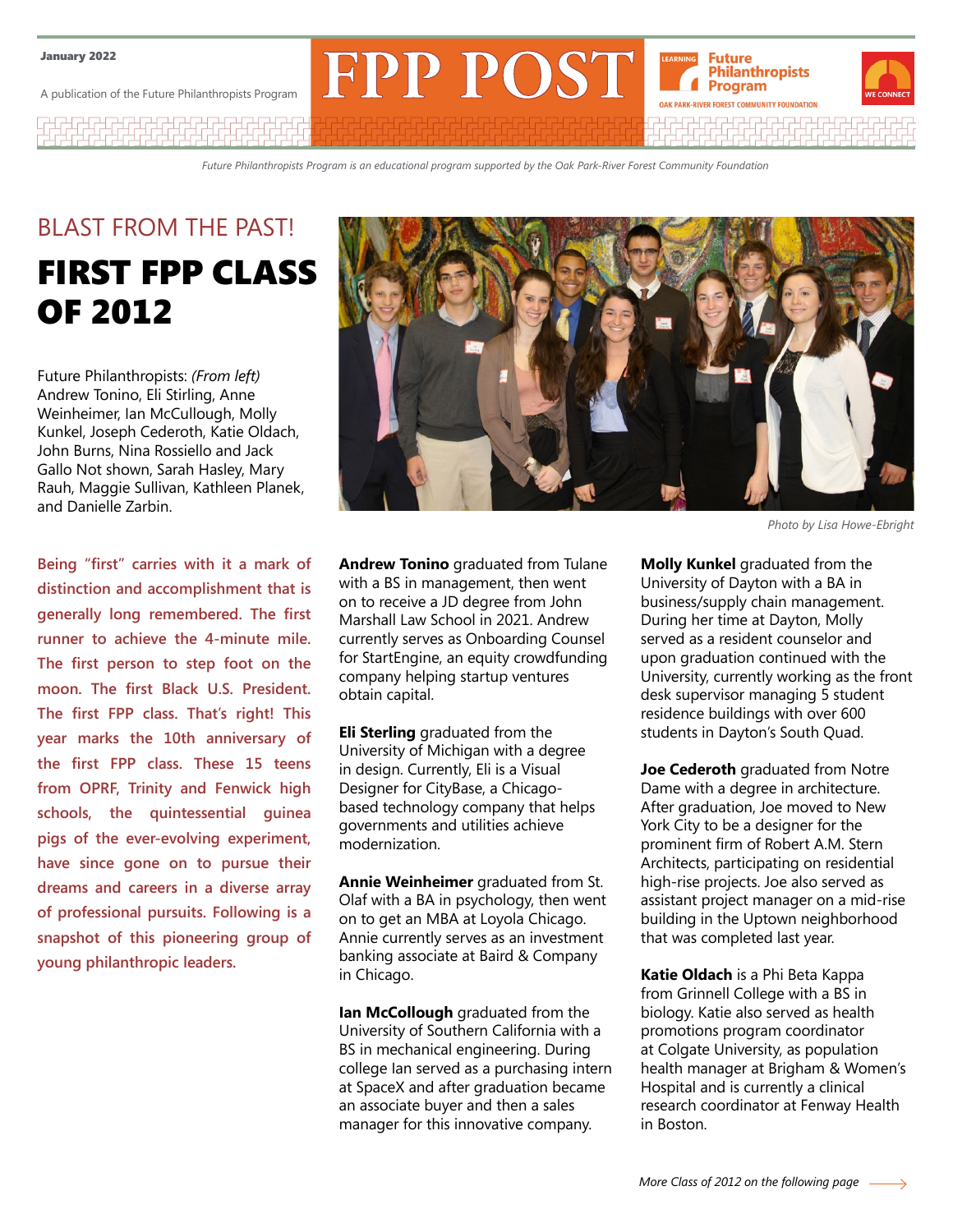

## Editor's **Note**

The mission of the Future Philanthropists Program from its inception clearly articulated its purpose: To teach the art, science and business of philanthropy to the next generation of community leaders. At that time, we decided to focus the learning experience on high school juniors and seniors. These are teens in the middle of their most formative years, motivated by a desire to acquire the tools of philanthropy and use them to make a better world. The pedagogy was enhanced by having adult community volunteer mentors deliver the program, thereby providing an intergenerational framework in which mentors and students, working in teams, learn together.

The most exciting part of the program was to put teens in real-time philanthropic situations that are typically reserved for adults only, and in so doing help them find their voices in addressing pressing social problems and issues. Now in our 12th year, FPP's current junior and senior cohorts are deciding on how to distribute up to \$75,000 in grants to community organizations, learning how to raise \$100,000 during the school year for charitable causes, and experiencing what it takes to engage in strategic volunteerism through community service and social advocacy. Obviously, we could not be prouder of their accomplishments!

This issue of The Post features snapshots of many of our FPP graduates to share with you where they are now and what they are doing. Featured prominently on the first page is the Class of 2012, the first FPP class and representatives of the earliest wave of Generation Z (those born between 1997- 2014). It also includes FPP graduates who are now in college continuing their extracurricular philanthropic activities in their campus communities.

Thank you for helping us prepare the next generation of community leaders!

Rick King, Editor and Director, FPP

#### **FPP CLASS OF 2012** *- continued*

**John Burns** graduated from the University of Illinois with a BA in business and currently works with Clune & Associates in Chicago serving as a wealth management associate. John holds certifications as a financial planner and as a retirement planning counselor.

**Nina Rossiello** graduated from Villanova with a degree in biology and then completed a Doctor of Physical Therapy degree from Creighton in 2020. Nina is currently a physical therapist for Athletico.

**Jack Gallo** graduated from Providence College with a BA in economics, then returned to Chicago as a sales development representative for Salesforce. Jack has been with Prolifiq, the company that designed the Salesforce technology, for the past four years and was recently promoted to VP of Sales.

#### Not pictured:

**Sarah Hasley** is a graduate of Ohio State University, having gone on to complete her MS in human nutrition and dietetics at Dominican University in 2021. Sarah is currently working as a sales rep for LoadSmart in Chicago.

**Kathy Planek** graduated from St. Thomas University with a bachelor's degree in business administration. Kathy is currently working with The Parking Spot, specialists in airport parking, serving as a talent acquisition specialist. Kathy formerly worked as a human resources associate with the Chicago Cubs and also earned an SHRM certification from Northwestern University.

**Mary Rauh** graduated from the University of Illinois with a BA in biology. Mary currently works with HNI Healthcare as an IT Project Manager in Austin, Texas.

**Maggie Sullivan** is a graduate of John Carroll University. Maggie worked with Americorps for two years after graduation and now works for the City of Chicago 43rd Ward Office as a constituent services aide.

**Danielle Zarbin** graduated from Wellesley and went on to earn an MBA at Cornell University in 2020. Danielle is currently working with Playwright Horizons in New York and was previously in fundraising and marketing roles at the Manhattan Theatre Club and the Joust Theatre Company.

### Do your little bit of good where you are. It's those little bits put together that overwhelm the world.

Desmond Tutu October 7, 1931 – December 26, 2021



*© John Mathew Smith & www.celebrity-photos.com*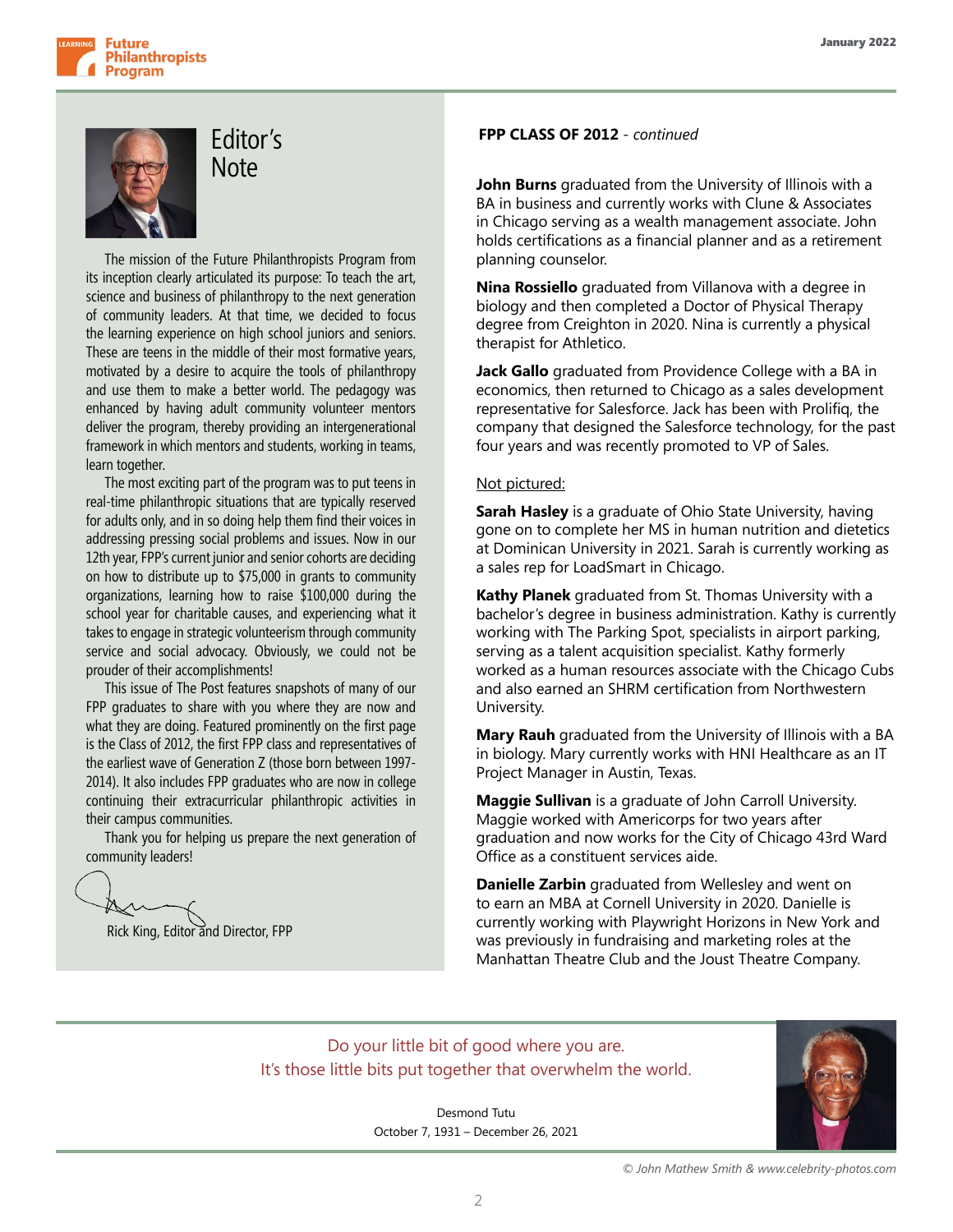

### News From FPP Grads

### Lauren Flowers, FPP '18



During college, I have lived in seven different places: New Orleans, where I study at Tulane University; New York City, where I interned at a socially impactful investment firm; Palestine and Israel, where I learned

about the Israel-Palestine conflict; England, where I studied at London School of Economics; Denmark, where I studied at Københavns Universitet; Nashville, where I attended a rehabilitation center – and finally, Chicago, where during lockdown, I completed school and internships from home.

 I am now approaching my final semester. Reflecting back, my most powerful college experience has been the unearthing of my true priorities beneath what I once thought was important. After devoting all my energy to strong grades and a packed resume, in 2020, I realized that I still felt lost. So in 2021, I decided to find my way back to myself. I went to rehab. I founded an artistic and literary journal within my honors program. I applied to random jobs and programs that piqued my interest, leading to my summer internship and my time in Israel and Palestine. I took a wide array of classes, my favorites being on existentialism and the sex trade in Europe. These experiences have brought me back to me. Some things haven't changed: just as when I was a mentee in FPP, social justice work is still my purpose. But I now see a path forward unobstructed by expectations and values that weren't truly mine. As I look towards graduation, I also look to hold tightly to who I am – to not lose myself in the rush to find any next step. If I learned anything from the last few years, it is that it is okay to slow down. Sometimes life is a marathon, or a sprint – but I'm coming to enjoy it as a leisurely stroll through the park too.

### Cameron Lewis, FPP '18



FPP left me with a hunger to give back to my community. Regardless of funding or resources, there is always a way to participate in the advancement of one's community. I am now a Senior at Howard

University in Washington, D.C. Since graduating from FPP in 2018, I have given back to the Howard and DC community

as much as my schedule allows. I am the President of an organization called Gentlemen of Drew. One of our pillars is volunteer work. I organized and volunteered for a day at the park with underprivileged kids in the community. Instead of just playing all day, we had a science table, dance area, and a book drive. We also volunteer at the Boys & Girls Club monthly. I also marched in the HBCU March of Generations in which we marched from Howard University to the Department of Education in the fight to cancel Student Debt. I was also actively involved in a Food Drive called Black Men Feed D.C. where we were able to feed 2,000 unhoused individuals in Washington, D.C. We also engaged in positive and uplifting conversations regarding Black Men. FPP has instilled the desire to volunteer in me and I will forever be grateful for it.

### Christopher Hugh, FPP '19



In 2019, I set off to study at Vanderbilt University in Nashville, Tennessee. I'm currently a junior majoring in Economics & History while minoring in Business and Political Science. Ever since I set foot on Vanderbilt's

campus, I knew that I wanted to form one of my own student organizations — specifically one that was designed to give back to the Nashville community. Last year, as a sophomore, I successfully co-founded the Vanderbilt chapter of First Generation Investors alongside a few of my peers. FGI is a nonprofit organization that seeks out college student volunteers to serve as tutors for underserved high school students. The core curriculum revolves around financial literacy and the basics of investing, concepts that are not typically taught at a young age. The knowledge and skills that I garnered from my time in FPP were invaluable in my efforts to recruit tutors, communicate with higher-ups, and effectively teach lessons during the organization's fledging phase. In addition to leading FGI, I also sit on my fraternity's executive board, serve on the undergraduate honor council, and write for the student newspaper. At the moment, I am studying at the Pompeu Fabra University in Barcelona, Spain. Upon my return to the United States, I will be interning as a Business Analyst at Capital One in McLean, Virginia, where I plan to work post-graduation. I continue to be grateful for the learning opportunities that I was provided during my two years in FPP, and I cannot wait to see what the future has in store.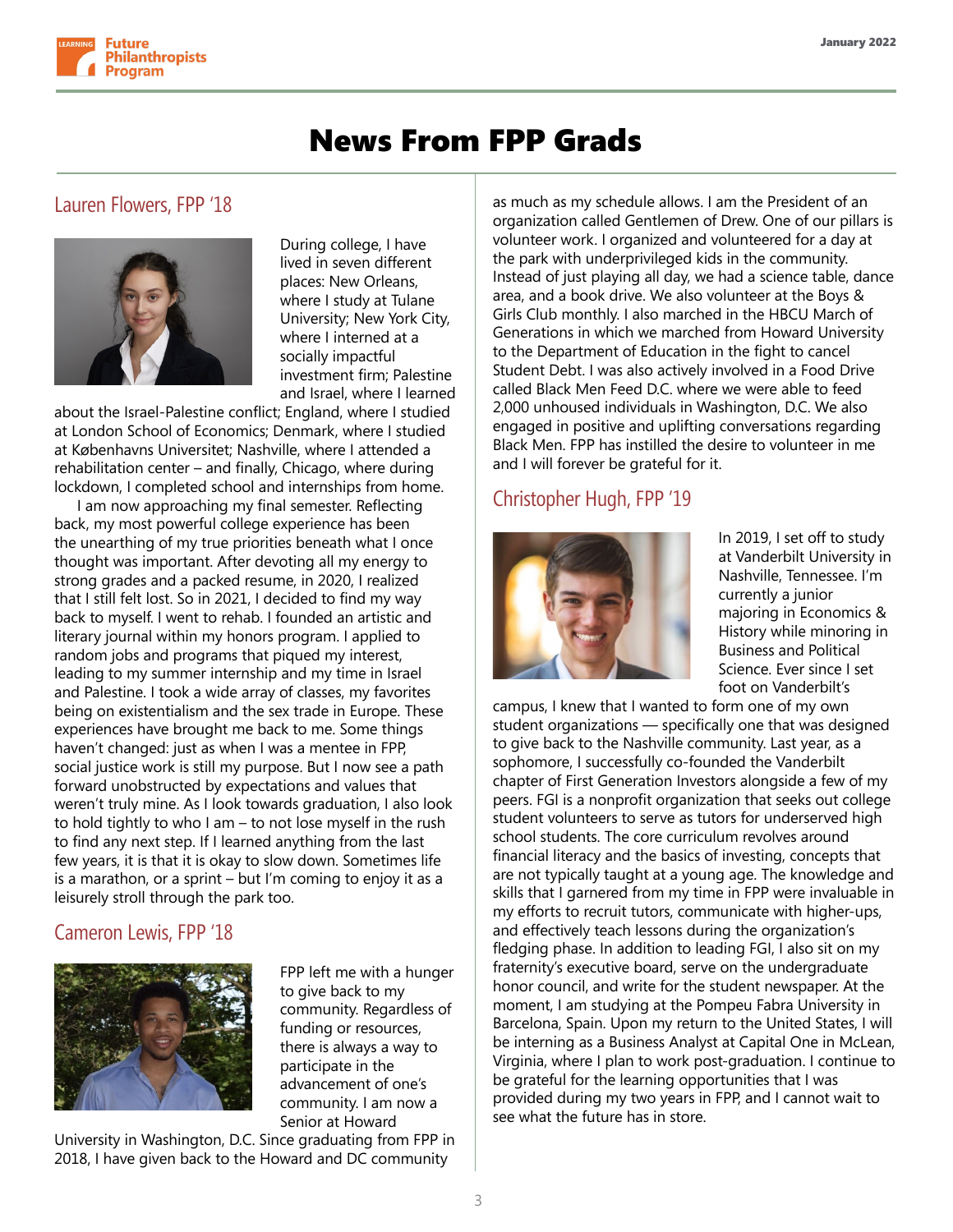

### Protecting Costa Rica's Ecosystems

How Two Weeks Changed My Life

*by Josie Humbert, FPP '22*

This past summer, I traveled to Central America to support the work of The Corcovado Foundation, whose mission is to protect Costa Rica's natural heritage for future generations. By following United Nations objectives, they promote education and empower communities to strengthen and protect wildlife areas. My work with The Corcovado Foundation to prevent, stop, and reverse the degradation of global ecosystems changed my life.

I felt compelled to travel to Drake Bay, Costa Rica after learning how volunteers are a part of their self-sustaining efforts: using techniques that support biodiversity without pesticides. This area was disproportionately affected by the COVID-19 pandemic, which had cut them off from their primary source of income derived from ecotourism. During the two weeks I was there I had the opportunity to interview four local farmers who shared their stories and taught me the new techniques they are using to cultivate land more efficiently. I was inspired by their utter dedication to become more environmentally conscious as they cared for their land.

Before traveling to Drake Bay, I collected donations of \$2,250 for the Corcovado Foundation to support their Environmental Education Program which teaches youth in Costa Rica how to protect the Earth. To raise this money, I used techniques I had learned in the Future Philanthropists Program including social media and "personal asks" to reach out to family and friends. Then I documented my trip on social media, posting daily updates to my supporters. By sharing what we were learning, we showed donors how their money was being used. They also received a thank you letter when we returned home.

While I was there, I shared my passion for sports and service with local children by offering two free soccer clinics. We had



packed 50 pairs of new cleats in our suitcases and passed them out at the clinic. This was a dream come true as I shared my love of soccer and provided much needed cleats.

On my last day volunteering in Costa Rica, I spoke with the Executive Director of the Corcovado Foundation to share some ideas for sustainability and future fundraisers I wanted to offer. She turned to me and asked, "Would you like to be the first Teen Board Advisor on our Board of Directors?" It was the easiest "Yes!" I have ever answered, as I am enthralled with the Foundation's mission. Even though I am home in Chicago now, we share ideas via text messages, and I attend board meetings via Zoom to brainstorm ideas for engaging more teens in efforts to solve the climate crisis.

Being part of the Future Philanthropists Program helped me be a more powerful and impactful leader. I didn't anticipate that volunteering for two weeks 3,600 miles away from home would turn into a life-long commitment. My advice is to ask what is something close to your heart that you can engage in improving– whether it is on your block, in your community, for a local organization or an NGO countries away. In the words of Dr. Seuss, "Unless someone like you cares a whole awful lot, nothing is going to get better. It's not."



"What we seek to advance, what we seek to develop in all of our colleges and universities, are educated men and women who can bear the burdens of responsible citizenship, who can make judgments about life as it is, and as it must be, and encourage the people to make those decisions which can bring not only prosperity and security, but happiness to the people of the United States and those who depend upon it."

*– John F. Kennedy, University of North Dakota, September 25, 1963*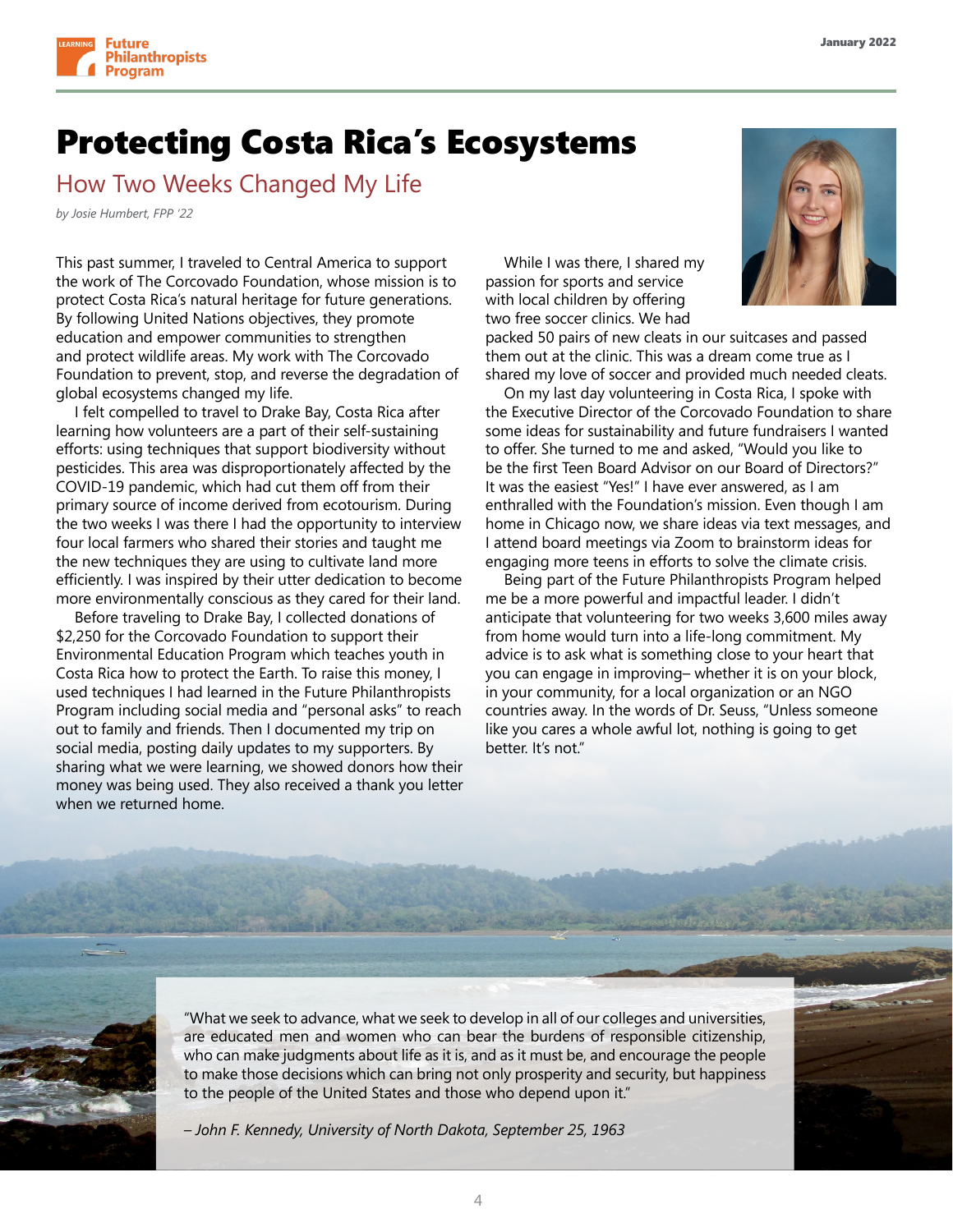

# Make Your Bed Every Day Joeisms

### "I was in a warm bed. The next thing I knew I was part of someone's strategic plan."

*– Dennis Miller*

Strategic Planning is a young "science." It was born of necessity because of the invention of nuclear weapons. Simply put, war became obsolete once the possibility of complete annihilation entered the picture. Something more was wonting to help prevent that catastrophe. Thus, cometh Strategic Planning.

What does this information have to do with making your bed every day? Everything. The first tenet of Strategic Planning is "*Control the Controllable*." Making your bed every day lets you begin the next chapter of your life by having taken control of a controllable task before you wander into someone's strategic plan.

Make it a habit. Charles Duhigg, the author of *The Power of Habit,* writes: "Starting your day by making your bed can create chain reactions that help other good habits take

hold." Excellence is the result of good habits exercised with integrity. If you touch a simple task with that mantra in mind, imagine what remarkable things you can accomplish.

As we experience the dysfunction, uncertainty, and confusion of these times of trouble that are known as the "Pandemic Era," coming home to a made bed can help make the successes of the day more gratifying and the frustrations less irritating. You started the day and finished the day in control of something.

> "Well begun is halfway done." *– St. Augustine*

We will always be your Mentors.

# One Mentor's Journey



*Wendy Will, FPP Mentor (2020-Present)* The invitation to become a junior cohort mentor in the Future Philanthropists Program was an exciting offer! A two-year commitment to learn, meet other adults and work with teens all in the name of philanthropy seemed like an interesting prospect. But, would I fit in? Was this a good fit for me? For the organization?

That first year I was paired with a group of 5 teens from three area high schools. The group has varied interests,

skills and backgrounds (and tastes in pizza!) but we have united through our learnings about empathy, vision, integrity, courage, judgement and, maybe most importantly, our self-reflection. We have worked hard, listened, discussed, questioned, laughed, and studied together. We have learned together to care about our community and then do something about it by assisting others in reaching their goals.

Now that I am half-way through the second year with my senior team, there's no need to puzzle over the questions I had in the beginning. FPP has an energy all its own. And it is demonstrated by the donors who see the promise that comes with this program, the parents who have raised these teens to be open and caring, and all the mentors, past and present, who have shared their wisdom and encouragement with these special young adults.

The power of that invitation was strong! I am thankful for the "ask" to join this innovative, amazing program. I have learned so much from the faithful directors, Rick King and

Karen Tardy and from my five incredible teens, who say this about their experience:

*"Collaboration. Communication. Teamwork…all skills I have strengthened by being on this amazing team."*

•

• *"I feel empowered just sitting in our FPP meeting room!"* •

*"FPP is an amazing opportunity for teens to lead in their own community and feel that their voice is heard and encouraged."*

•

*"Every single person that interacts with us benefits from the existence of FPP. Nonprofits get to fund more programs; we are given leadership skills; and we are able to break the stereotype of philanthropy being an exclusive group that only the richest people can be a part of."*

Wendy and her husband, Corwin, have lived in Oak Park for more than 40 years. They have 3 grown children and 7 grandchildren. She earned a teaching degree at Concordia and a master's degree from the Institute of Pastoral Studies at Loyola. She has spent most of her career as ministry coordinator at Grace Lutheran Church in River Forest. She also serves on the board of Beyond Hunger.

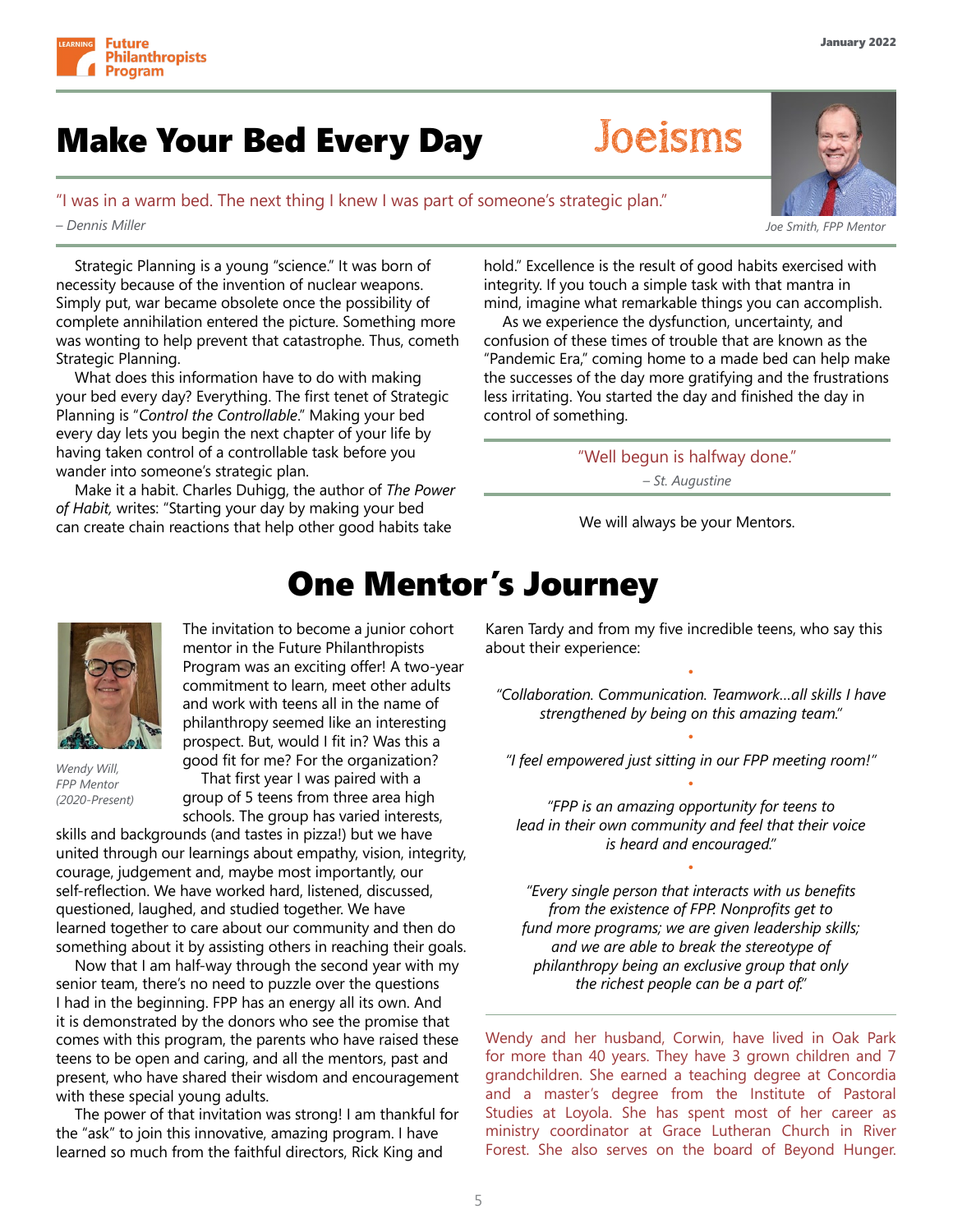

# HOW TRENDS IN INDIVIDUAL GIVING AND RELIGIOUS AFFILIATION ARE CHANGING

*By Rick King*

happened to come across two articles recently that upon first reading had nothing to do with each other. The first one was "*Giving USA 2021: In a Year of Unprecedented Events and Challenges, Charitable Giving Reached a Record*  \$471.44 Billion in 2020", published by the Lilly Family School of Philanthropy. The other was "*About Three-in-Ten*  **No religion** U.S. Adults Are Now Religiously Unaffiliated", published by the Pew Research Center on their website last month. The only thing that seemed to connect these two stories was that they both talked about trends: the trending nature of charitable giving and the trending nature of religious affiliation in the U.S. But as I reflected on the data presented **2007 '09 '11 '13 '15 '17 '19 '21** in both articles, I began to understand the not-so-subtle connection manifested in the trending snapshots, and it's not encouraging. that they both talked about trends: the trending

According to *Giving USA*, the preeminent source of philanthropic data collection, total charitable giving in 2020 was an estimated \$471 billion from all sources – individuals, foundations, corporations and bequests. Individual giving has historically represented the bulk of total giving. This has been the case since *Giving USA* first began to look at charitable contributions in 1955. At that time, individual giving accounted for 73% of total giving, a level that jumped to 88% when giving by family foundations was factored in. But the share of individual giving has been in a slow, steady decline over the past several decades. In 2020, it accounted for just 68.7% of total giving, only the second time it has been less than 70%. Even worse, if you excluded the \$6 billion in individual gifts made by MacKenzie Scott in 2020, total individual giving fell to 67.5%, the lowest since giving records have been kept.

At the same time, over that past 15 years, the number of individuals who identify themselves as affiliated with a religious sect has declined from 78% of the U.S. population to 63%, while the population of adults who are religiously unaffiliated rose from 16% to 29%. Since the time the Pew Research Center began asking this question, the ratio of religiously affiliated to unaffiliated adults has declined from nearly five-to-one to two-to-one. The 20th Century represented the most robust period of growth in U.S. philanthropy and it also saw the creation of our most venerable nonprofit organizations and institutions, which were overwhelmingly religiously affiliated, more than any other period in history. Today, by contrast, the number



*Source: Data from 2020-21 based on Pew Research Center's National Public Opinion Reference Surveys (NPORS), conducted online and by mail amoung a nationally representative group of respondents recruited using address-based sampling. All data from 2019 and earlier from the Center's random-digit-dial telephone surveys, including the 2007 and 2014 Religious Landscape Studies. See Methodology for details.*

of for-profit or unaffiliated hospital systems, for example, represents 36% of all healthcare institutions, and growing. Acquisitions of religious-based hospitals by for-profit healthcare systems are expected to continue its 10-year growth trend into 2022.

The very definition of philanthropy, derived from the Greek words *philo* (love) and *anthro* (humankind), has always reflected the fundamental religious teachings of the nonsecular world. Religion and philanthropy have been, without question, a powerful combination in the development of our democratic republic. Religious organizations historically have received the largest share of giving compared to all other nonprofits. Ten years ago, it represented 35% of all gifts given to charity. Last year, however, it dropped to 28% and is still trending down.

 So, one has to ask the chicken-or-egg question: Is the decline in the percentage of individual giving caused by a decline in the percentage of religiously affiliated adults? Or has the decline of religiously affiliated individuals caused a decline in individual giving? More research is needed on this topic.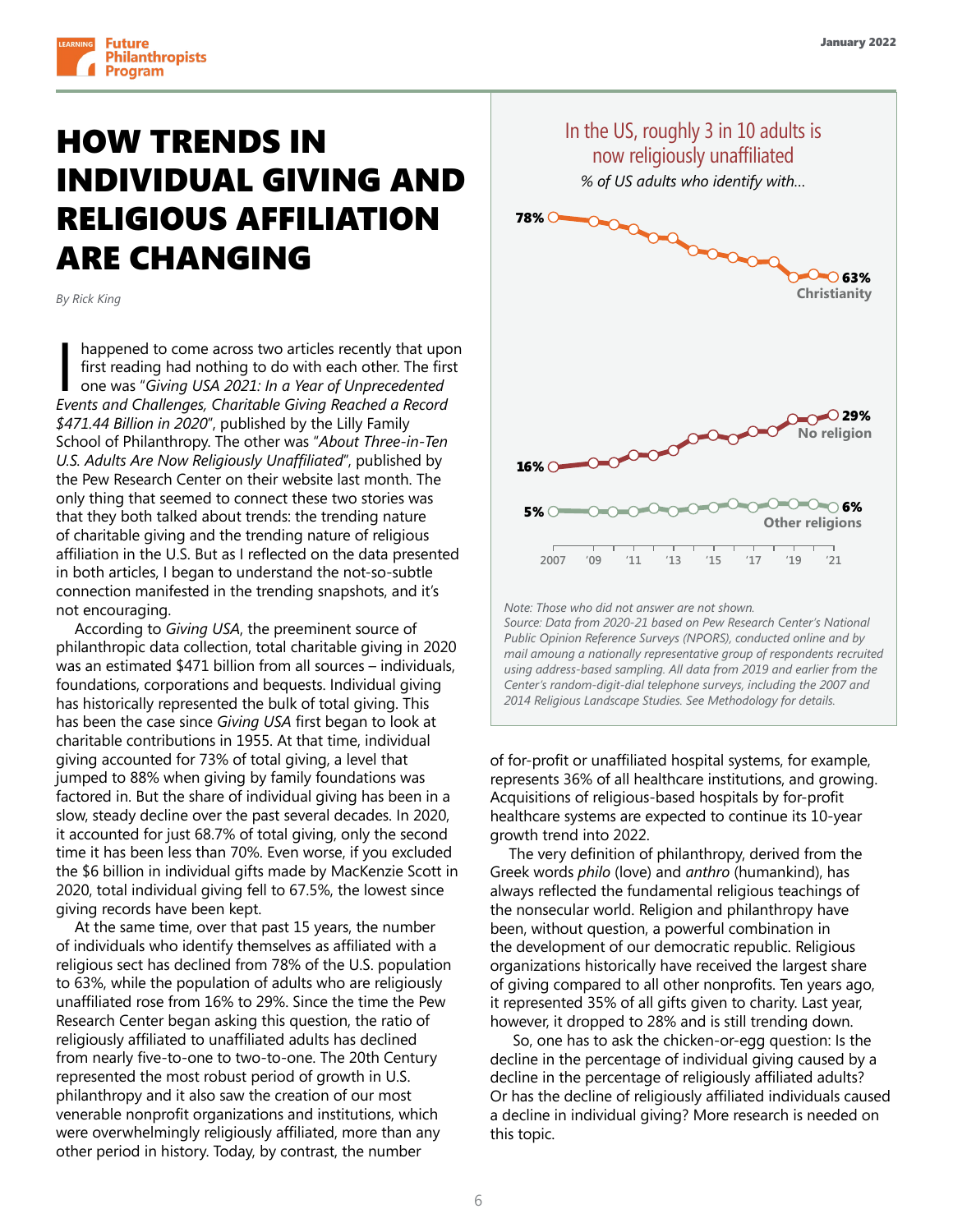

## Recovery of Nonprofit Jobs Still a Challenge

#### **EXCERPT: JOHNS HOPKINS UNIVERSITY CENTER FOR CIVIL SOCIETY STUDIES/COVID-19**

*Nonprofit Jobs Update for October 2021*

Prior to the onset of the COVID-19 pandemic, U.S. nonprofit institutions accounted for at least 12.5 million total jobs. As reported in our 2020 Nonprofit Employment Report, during the first three months of the pandemic (i.e., March, April, and May 2020), nonprofits lost a conservatively estimated 1.64 million of those jobs, reducing the nonprofit workforce by 13.2% as of May 2020.

In June, July, and August 2020, 40.6% of these initial 1.64 million lost nonprofit jobs were recovered. Beginning in September 2020, however, this recovery slowed significantly, with the months of September 2020 - February 2021 seeing a combined recovery of just 4.2% of the initial lost jobs overall. A stronger recovery trend began in March 2021. The period March through August saw a combined recovery of an additional 22.3% of initial estimated job losses. Following a minimal recovery in September, October saw a rebound, with 2.7% of initial estimated job losses recovered. Thus, over the full recovery period (i.e., June 2020 - October 2021), nonprofits recovered approximately 70% of the jobs lost as of May 2020.

Over that full recovery period from June 2020 through October 2021, educational institutions recovered approximately 62.5% of the estimated 323,000 jobs lost as of May 2020; health care institutions recovered 63,4% of their estimated 547,500 early job losses; social assistance organizations recovered 78% of their initial estimated 259,000 job losses; arts, entertainment, and recreational institutions recovered approximately 77% of the initial 206,000 jobs lost; and religious, grantmaking, civic, professional, and similar organizations recovered 72% of the estimated 147,000 job losses.

Following the process developed for our June 2021 report, we have updated our estimates of the likely time to full recovery of nonprofit employment back to prepandemic levels. To do so, we assumed that the average rate of nonprofit job recovery from January through October 2021 will prevail moving forward. With an estimated 491,497 nonprofit jobs still lost as of the end of October, and an average of 46,946 nonprofit jobs recovered per month over this period, this suggests **it would take the sector 10.5 months to return to its pre-COVID level of employment.** This estimate represents a modest improvement over September prediction of 12.5 months, with the sector's full recovery on track for August or September 2022.



"The nonprofit sector is a vitally important part of the employment landscape of the U.S., employing the third largest workforce and generating the third largest payroll of any of the 18 industries…larger than all three branches of the manufacturing industry combined, and behind only retail trade and accommodation/food services.

*Source: Johns Hopkins University Center for Civil Society Studies*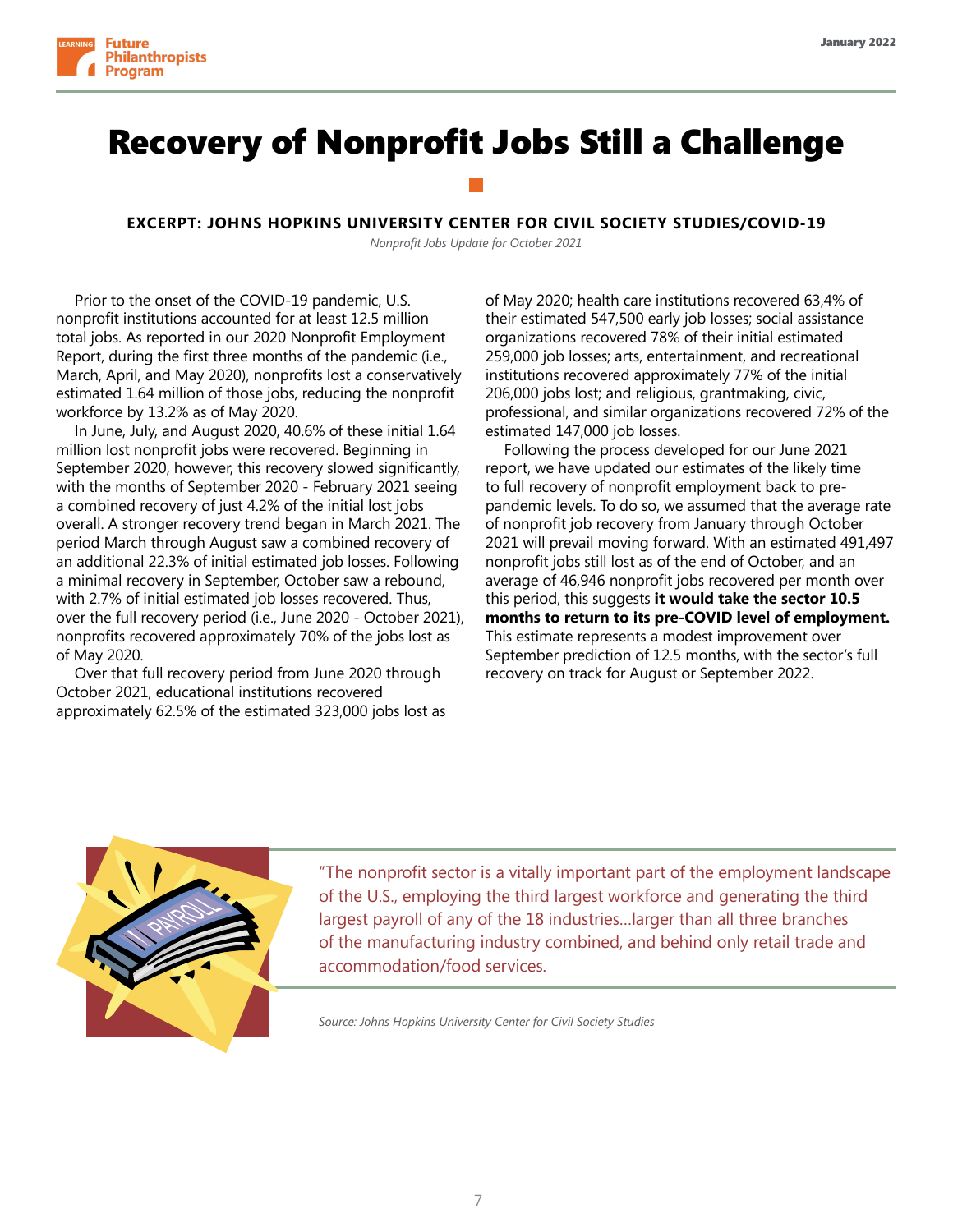

# Scholar Lester M. Salamon Changed How We Think About the Nonprofit World

*By Leslie Lenkowsky | August 31, 2021*  OPINION

Lester M. Salamon, the Johns Hopkins University professor who died last month at the age of 78, was one of the world's most prolific and influential scholars of nonprofit organizations. He wrote or edited dozens of books, reports, and articles about the field, playing a central role in the growth of the study of philanthropy and nonprofits in universities and think tanks in the United States and abroad.

Salamon was a political progressive, a former official of the Carter administration, and an admirer of Europe's social democracies. But unlike some on the left today, he also believed that partnerships between government and the nonprofit world played valuable roles in such societies.

When Salamon began studying the nonprofit world 40 years ago, most observers worried that government and business were steadily encroaching on the field. Waldemar Nielsen, the most important writer on philanthropy at the time, described "an endangered sector" in which increased fees, government funding, and less giving diminished nonprofits' role in society. Salamon's research, however, showed that government was not a threat to the nonprofit field, but an essential partner.

He argued this most forcibly in a series of studies he directed during the 1980s. When Ronald Reagan was elected president, the administration embarked on an effort to trim what budget director David Stockman called "the social welfare pork barrel." To pick up the slack, the White House looked to the nation's charities.

In response, Salamon, then at the Urban Institute, mobilized a team of scholars to examine how the proposed cutbacks in federal social spending would affect nonprofits. They found that the organizations the Reagan administration expected to take over from government would likely face sizable reductions in their own revenues. Even worse, because of proposed cuts in government programs that helped the needy directly, demand for the services nonprofits provided was likely to increase.

Ultimately, the Reagan administration was unable to cut social spending as much as it wanted. A task force it created to identify ways of stimulating "private sector initiatives" wound up producing few recommendations. Thanks to the Tax Reform Act of 1986, which decreased taxes on the wealthy, a resurgent economy, and the popularity of Reagan's self-help philosophy, giving began to grow after a decade of stagnation.

As he wrote, it demonstrated that while government and philanthropy "are in some sense substitutes for each other, they are also, to an important extent, partners in responding to public needs." Salamon thought there were good reasons for this relationship. Delivering government programs through nonprofits, he felt, enabled them to add private dollars to public funds and kept them from becoming too rigid, bureaucratic, and cautious. On the other hand, government could correct what Salamon called "voluntary failure"— the likelihood that if they relied chiefly on donations, nonprofits would lack the resources they needed and would prioritize donor concerns over those of the public.

**An estimated 25.1% U.S. adults, one in every four, volunteer their time and talent to charitable organizations, contributing roughly 8.8 billion hours of service, valued at about \$195 billion.**

*Source: Volunteers of America*